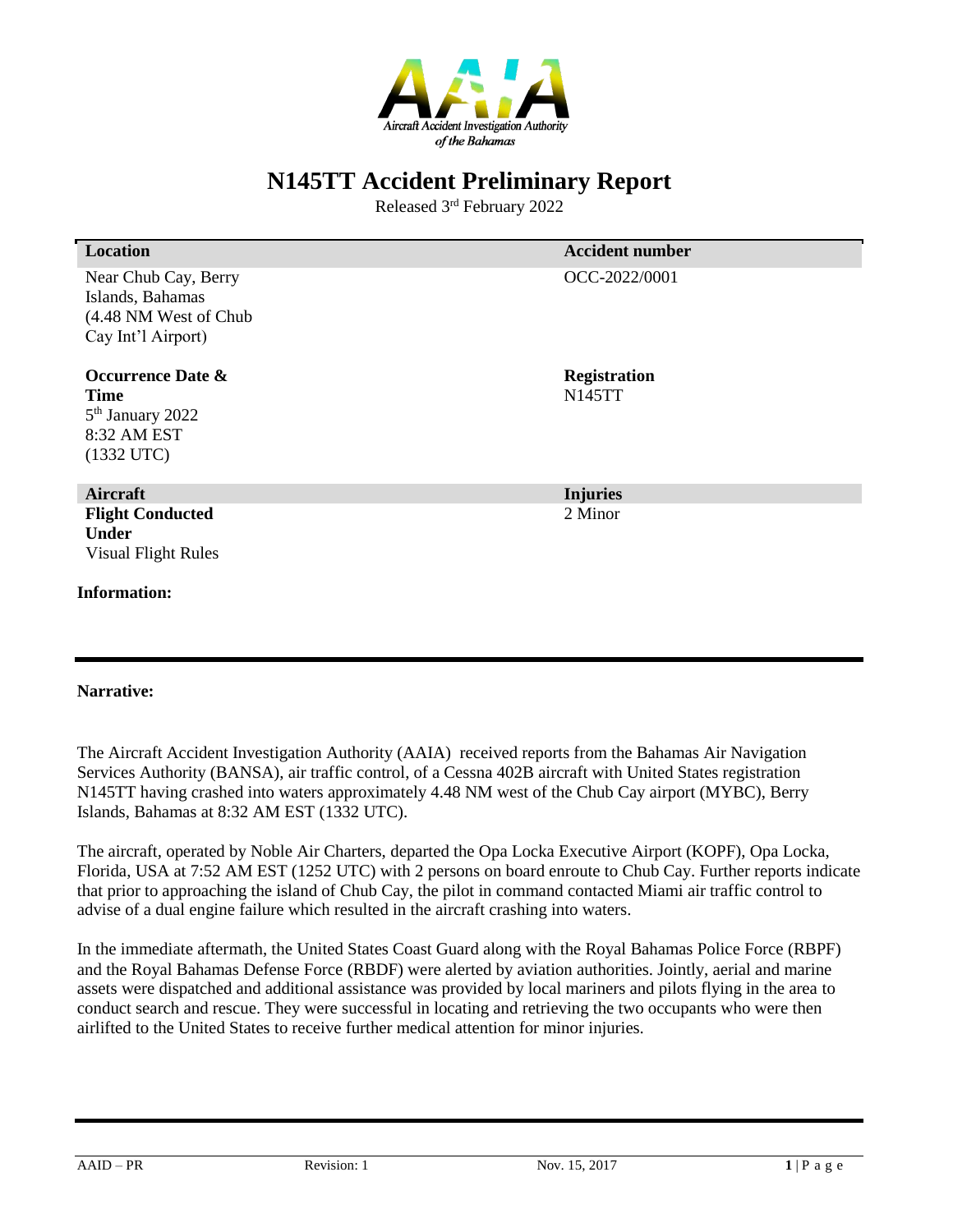

Released 3 rd February 2022

The area of the downed aircraft was identified at coordinates 25° 24.884' N and 077° 58.030' W, approximately 4.48 NM west of the Chub Cay International Airport (MYBC), Berry Islands, Bahamas. However, an assessment of the depth of the ocean in that general vicinity, revealed depths in excess of 600 ft. which rendered the aircraft inaccessible, according to the salvage and recovery team engaged by the aircraft insurer.

*This is preliminary information, subject to change, and may contain errors. Any errors in this report will be corrected when the final report has been completed.*

### **Aircraft Manufacturer Registration** Cessna **Model / Series** 402B N145TT **Aircraft Category** Normal **Amateur Built Operator** Not Applicable **Air Carrier Operating Certificate** Yes **Meteorological Information and Flight Plan: Conditions at Accident site Condition of Light** Visual Meteorological **Conditions** Day

**Observation facility Elevation** 7 ft. **Observation Time** 1300 UTC; 8:00 AM EST **Distance from Site Temp /Dewpoint** 35 NM **Lowest Cloud Condition SCT Wind Speed / Gust Direction** VRB 02 knots

**Aircraft and Owner / Operator Information:**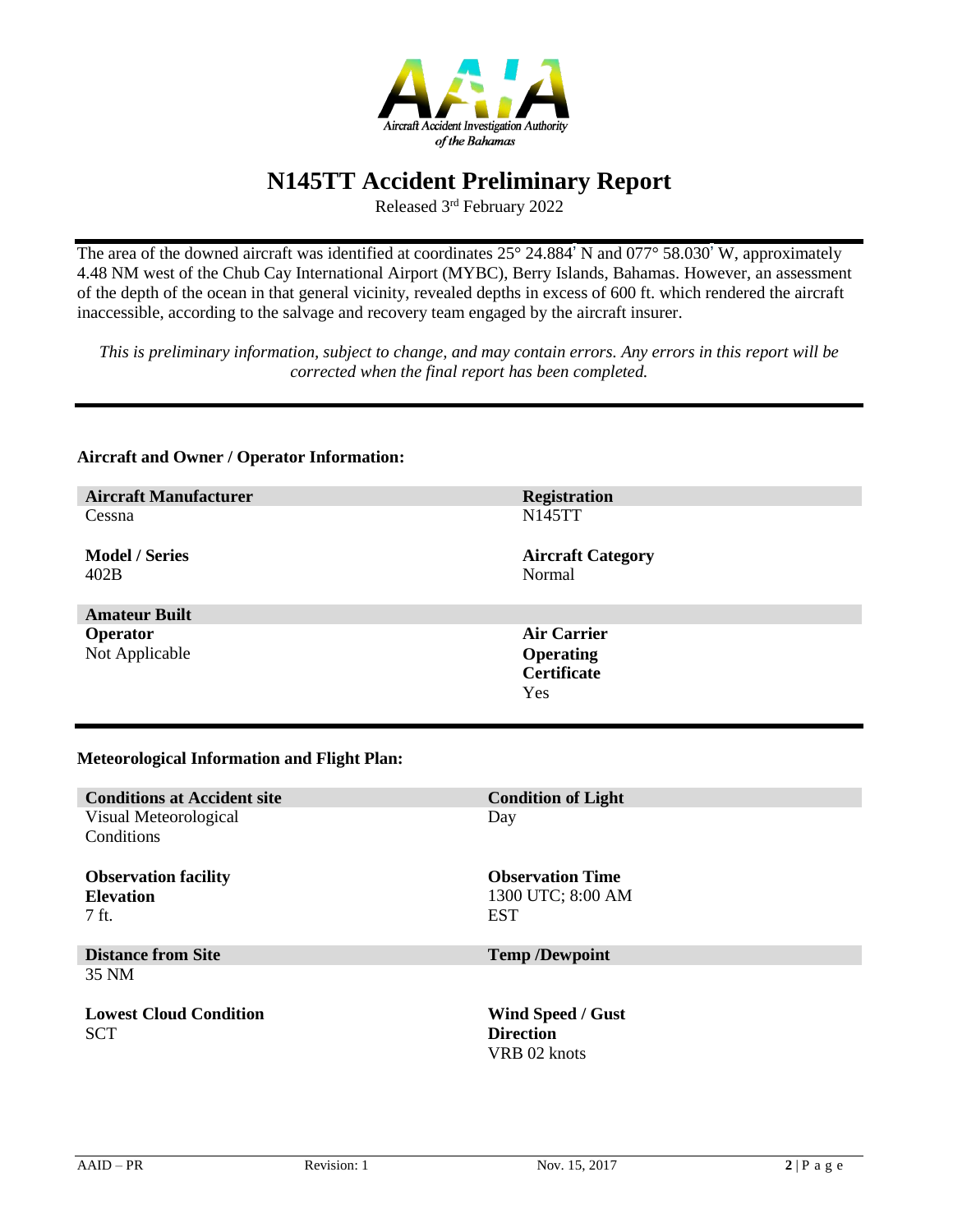

Released 3 rd February 2022

**Lowest Ceiling Visibility** SCT 020 ft.

 $> 6$  SM

**Altimeter Setting** 30.06 in HG

**Type of flight Plan Filed** Visual Flight Rules

**Departure Point Destination** Opa Locka Executive Airport (KOPF) , Opa Locka, Florida, USA

Chub Cay International Airport (MYBC), Berry Islands, Bahamas

### **Wreckage and Impact Information:**